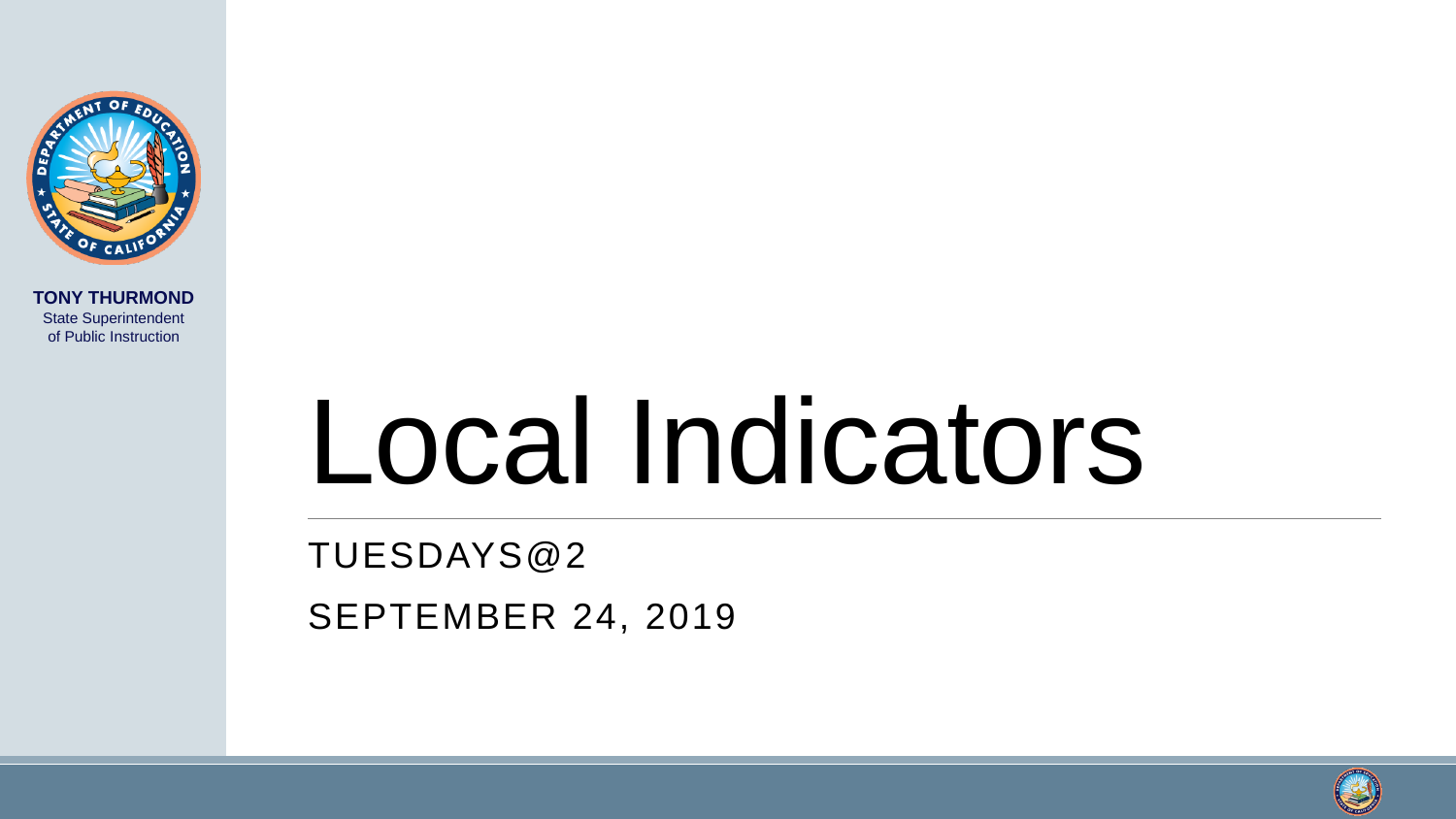#### **Webinar**

This webinar provides the following:

- Background
- General requirements for local indicators
- Changes to reporting requirements for self-reflection tools
- Ideas for best practices

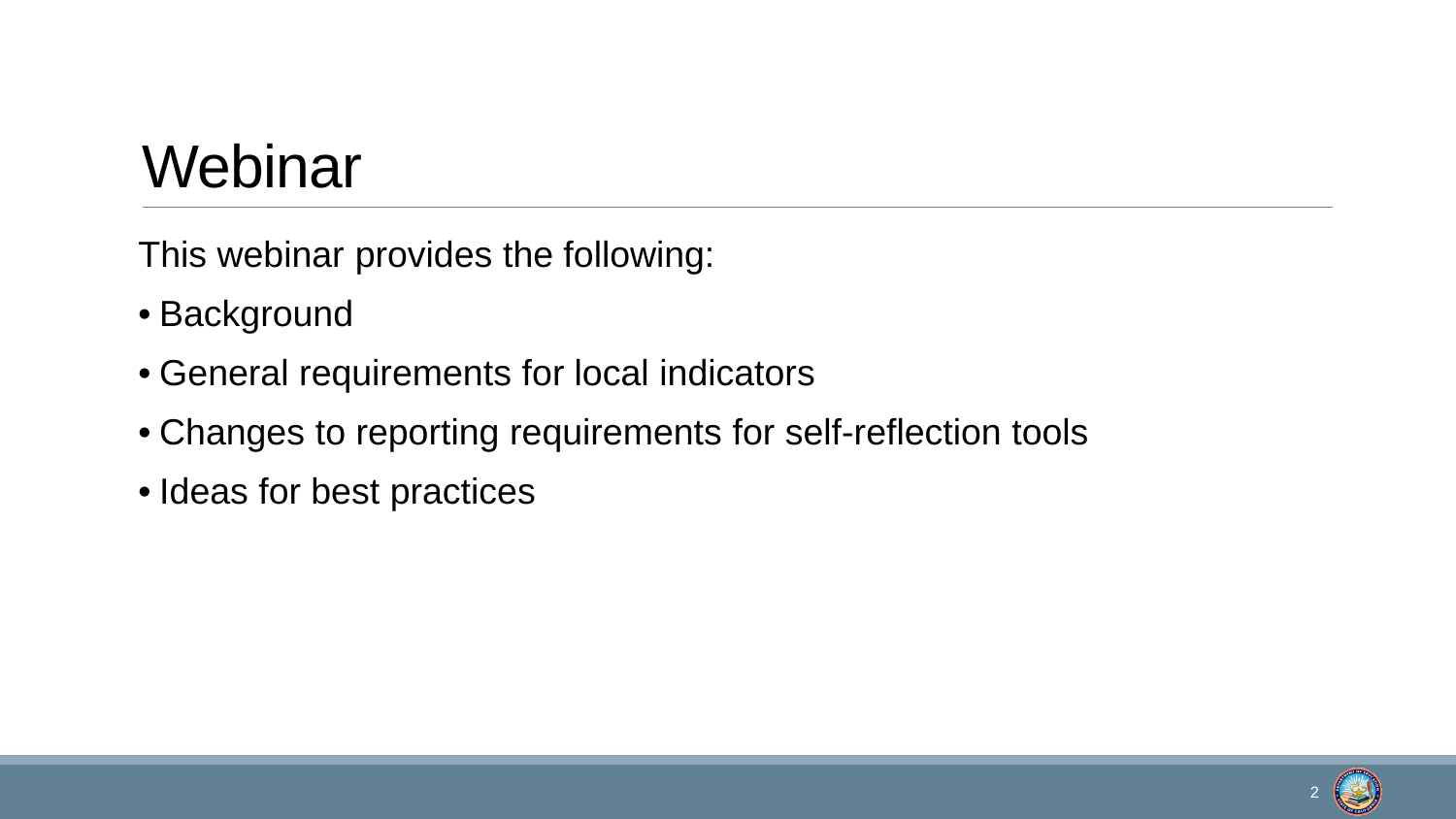## Background LOCAL INDICATORS

**Tony Thurmond,** State Superintendent of Public Instruction California Department of Education California Department of Education

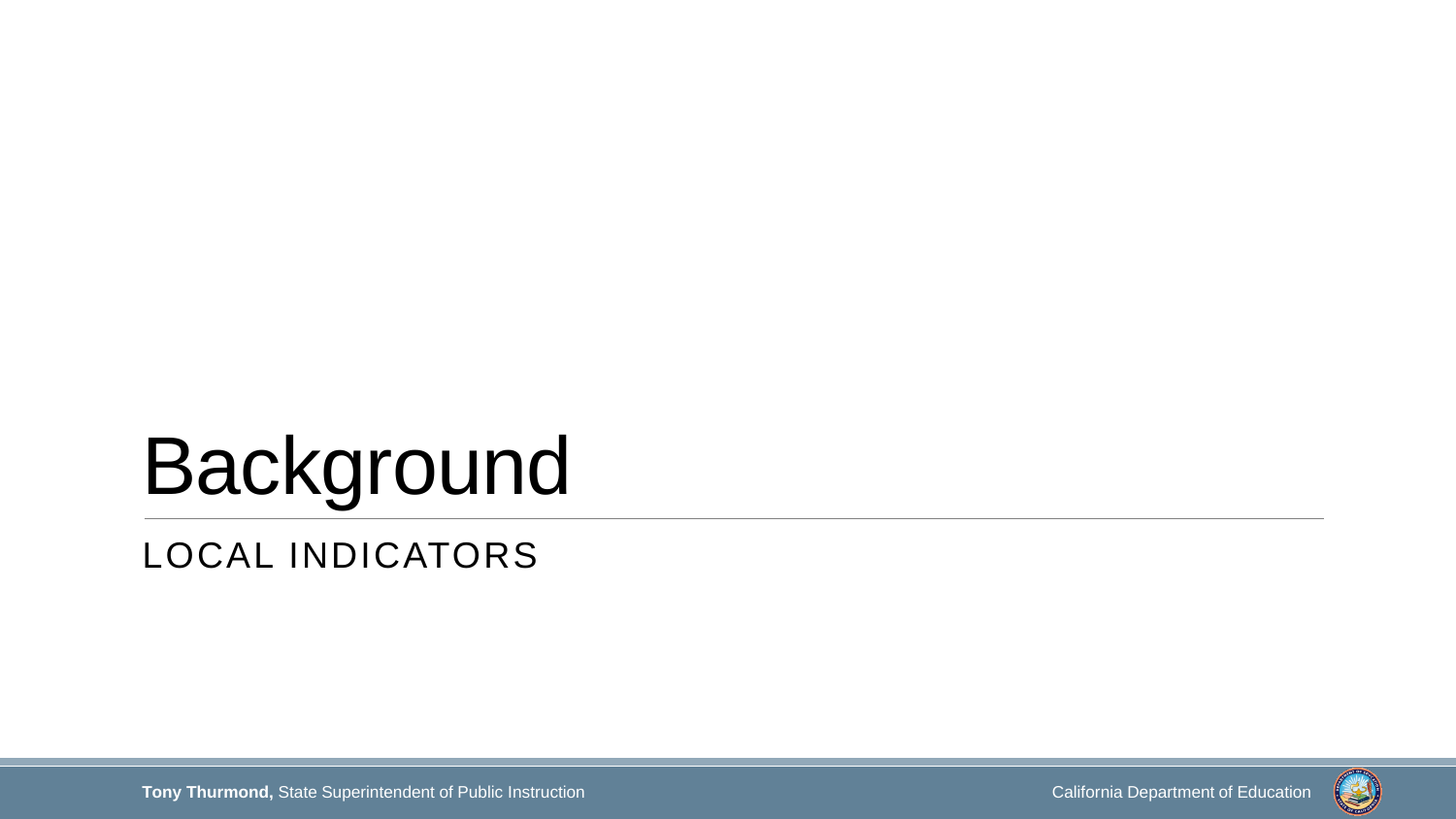## California's Accountability System

- California's Accountability System is based on multiple measures that assess how local educational agencies (LEAs) and schools are meeting the needs of their students.
- Performance on these measures is reported on the California School Dashboard (Dashboard).
- Based on Dashboard results, some LEAs become eligible for additional assistance through the System of Support.

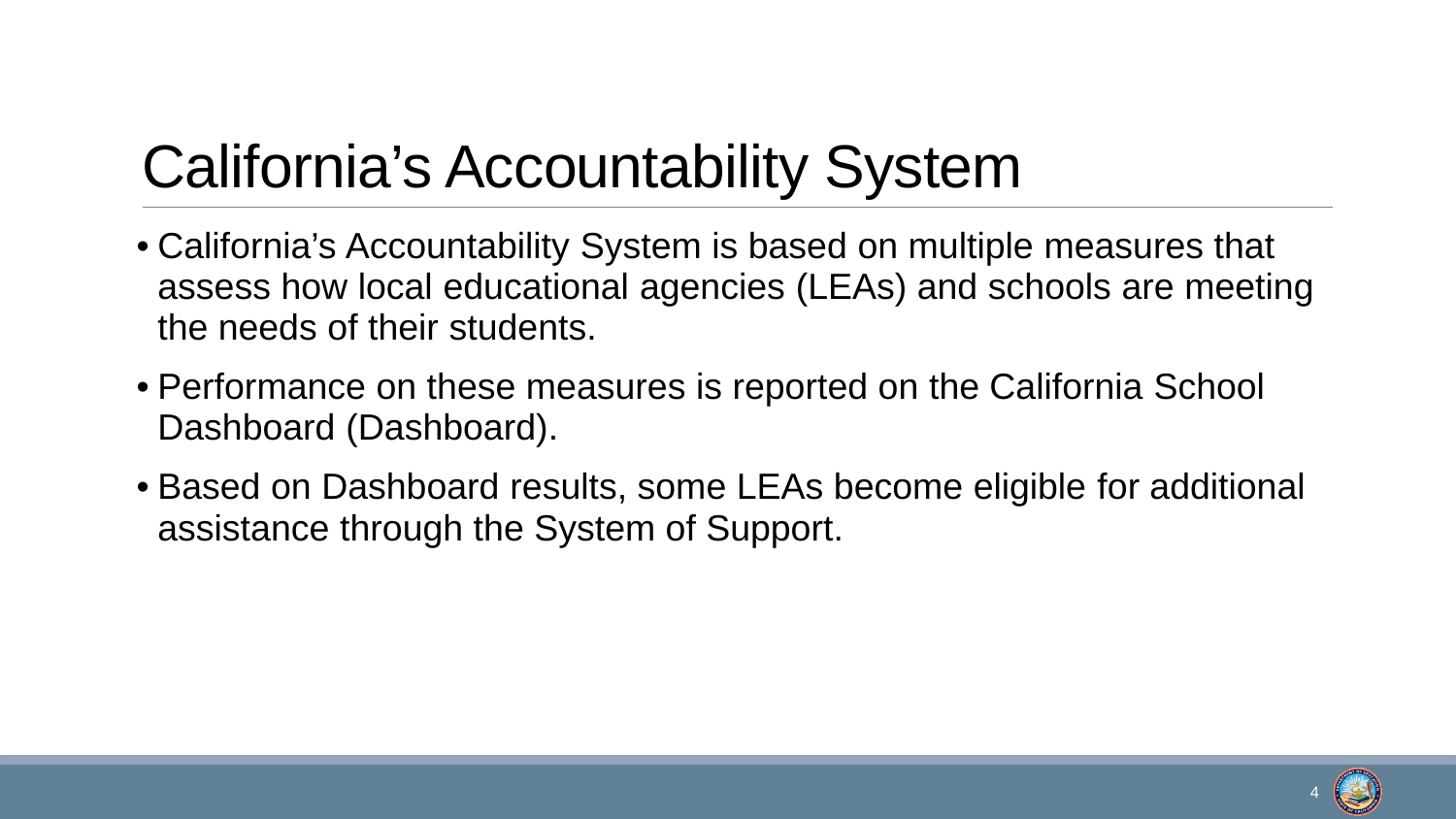#### Dashboard

- Helps LEAs identify strengths, areas for improvement, and student groups that may need additional support. It reports performance using state and local measures.
- Includes state measures that apply to all LEAs, schools and student groups, and are based on data that is collected consistently across the state.
- Includes local measures that apply at the LEA and charter school level, and are based on data collected at the local level.

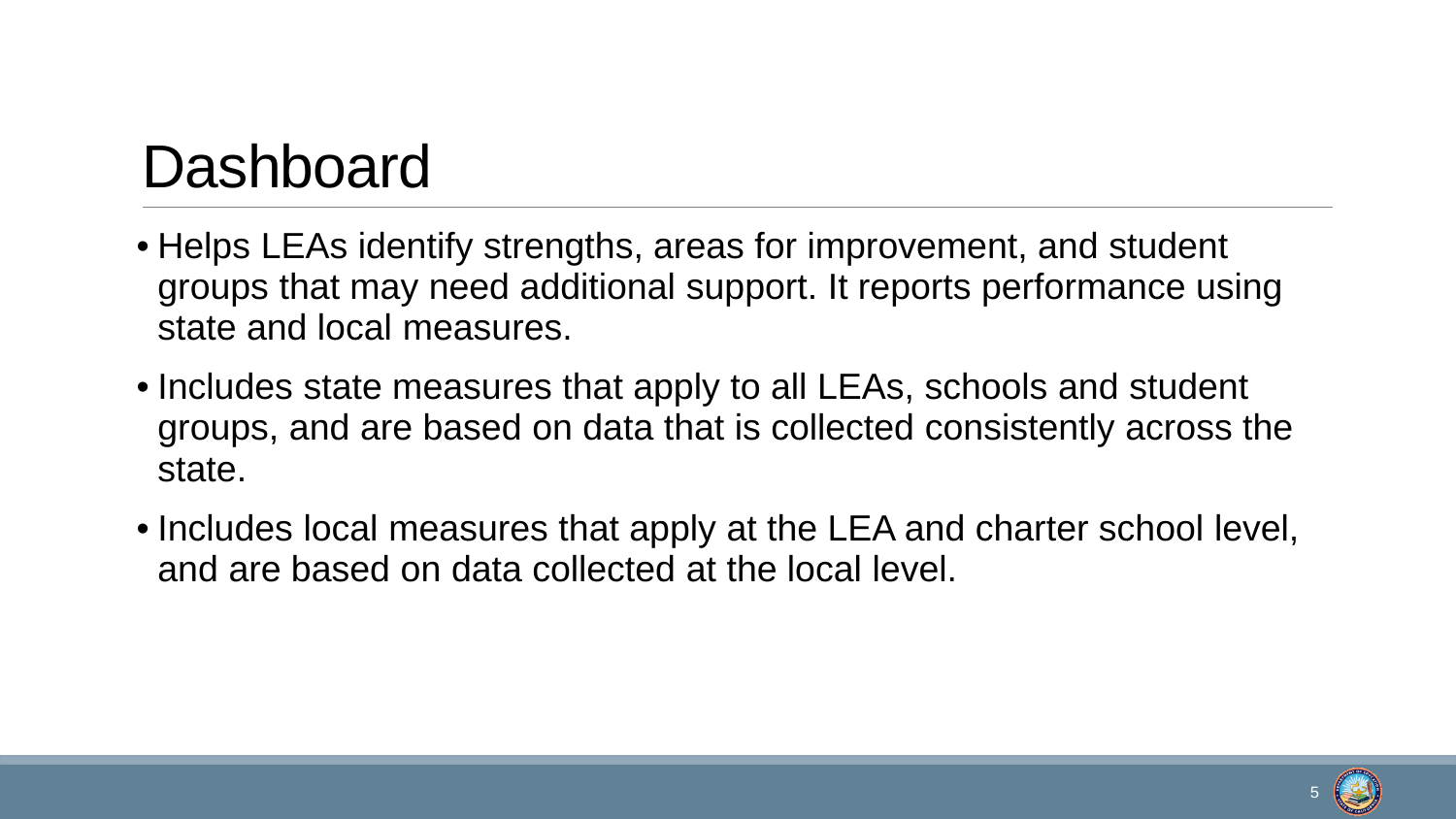#### Local Indicator

For Local Control Funding Formula (LCFF) priorities where data is not collected at the state level, an LEA will measure and report its progress through the Dashboard based on locally collected data.

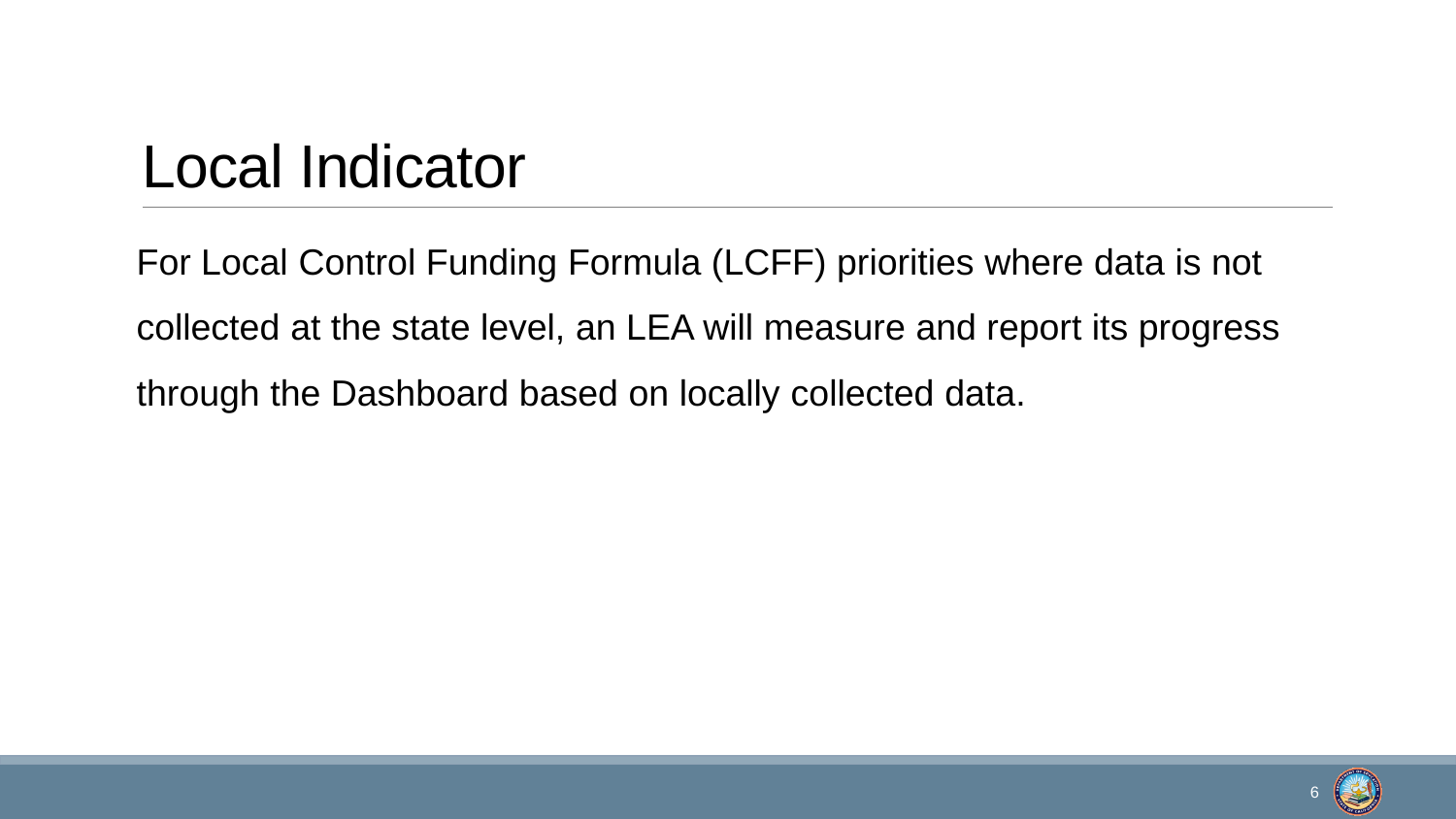#### Local Indicators in the Dashboard

Priority 1: Basic Conditions at School

Priority 2: Implementation of State Academic Standards

Priority 3: Parent and Family Engagement

Priority 6: School Climate

Priority 7: Access to a Broad Course of Study

Priority 9: Coordination of Services for Expelled Students\*\*

Priority 10: Coordination of Services for Foster Youth\*\*

\*\* County offices of education only

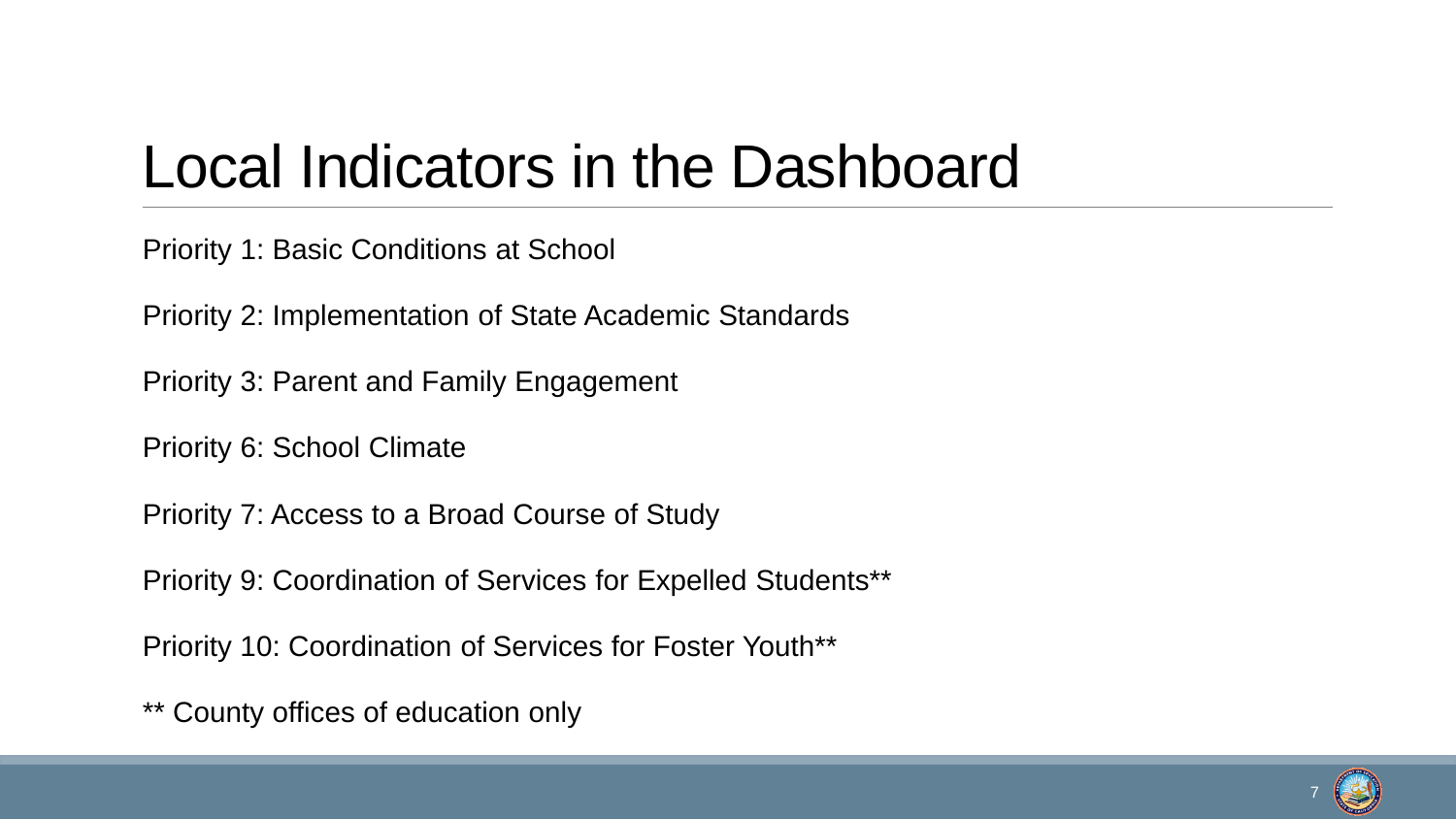#### Local Indicators

Local indicators are a part of a seamless accountability system that:

- Reflects the emphasis on 'local control'
- Enables LEAs to measure its progress using local data •
- Provides valuable information necessary for stakeholders to engage in meaningful engagement with a holistic understanding of local successes and challenges
- Informs the Local Control and Accountability Plan (LCAP) planning process



8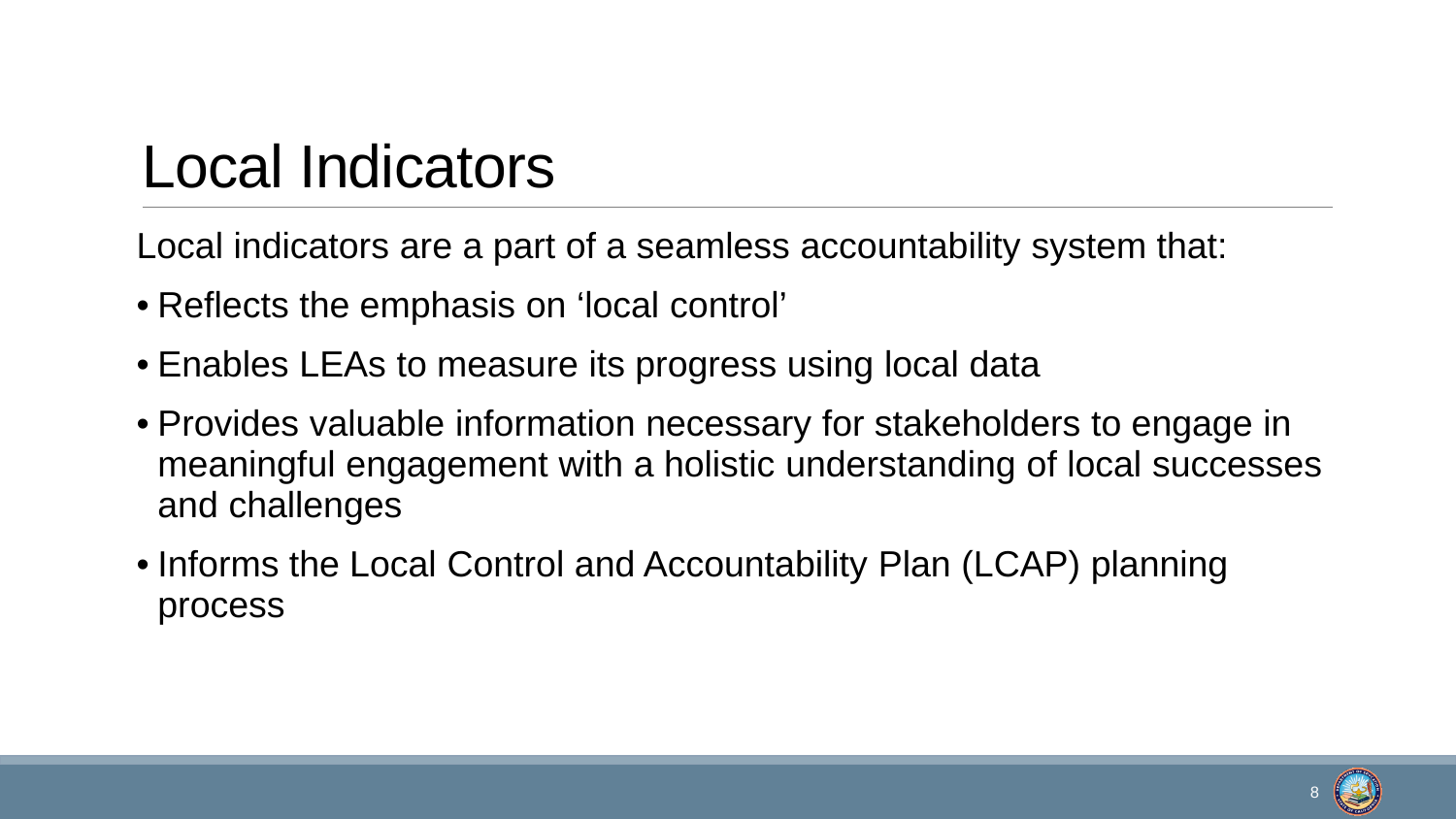## General Requirements

LOCAL INDICATORS

**Tony Thurmond,** State Superintendent of Public Instruction California Department of Education California Department of Education

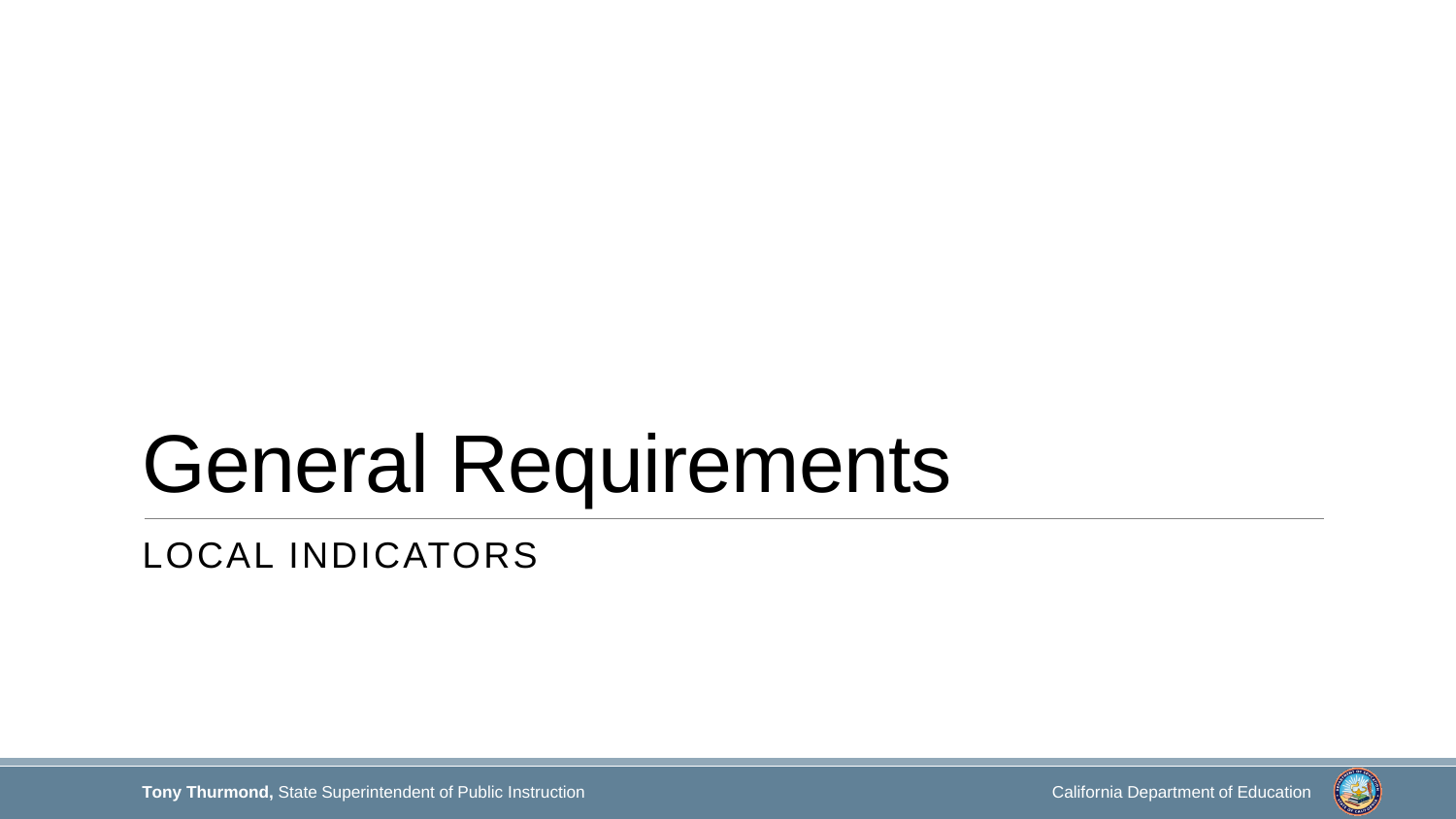## Applicability

- Local indicators apply to all LEAs, which are defined by statute as:
	- County Offices of Education
	- School Districts
	- Charter Schools

Note: Local indicators do not apply to individual schools.

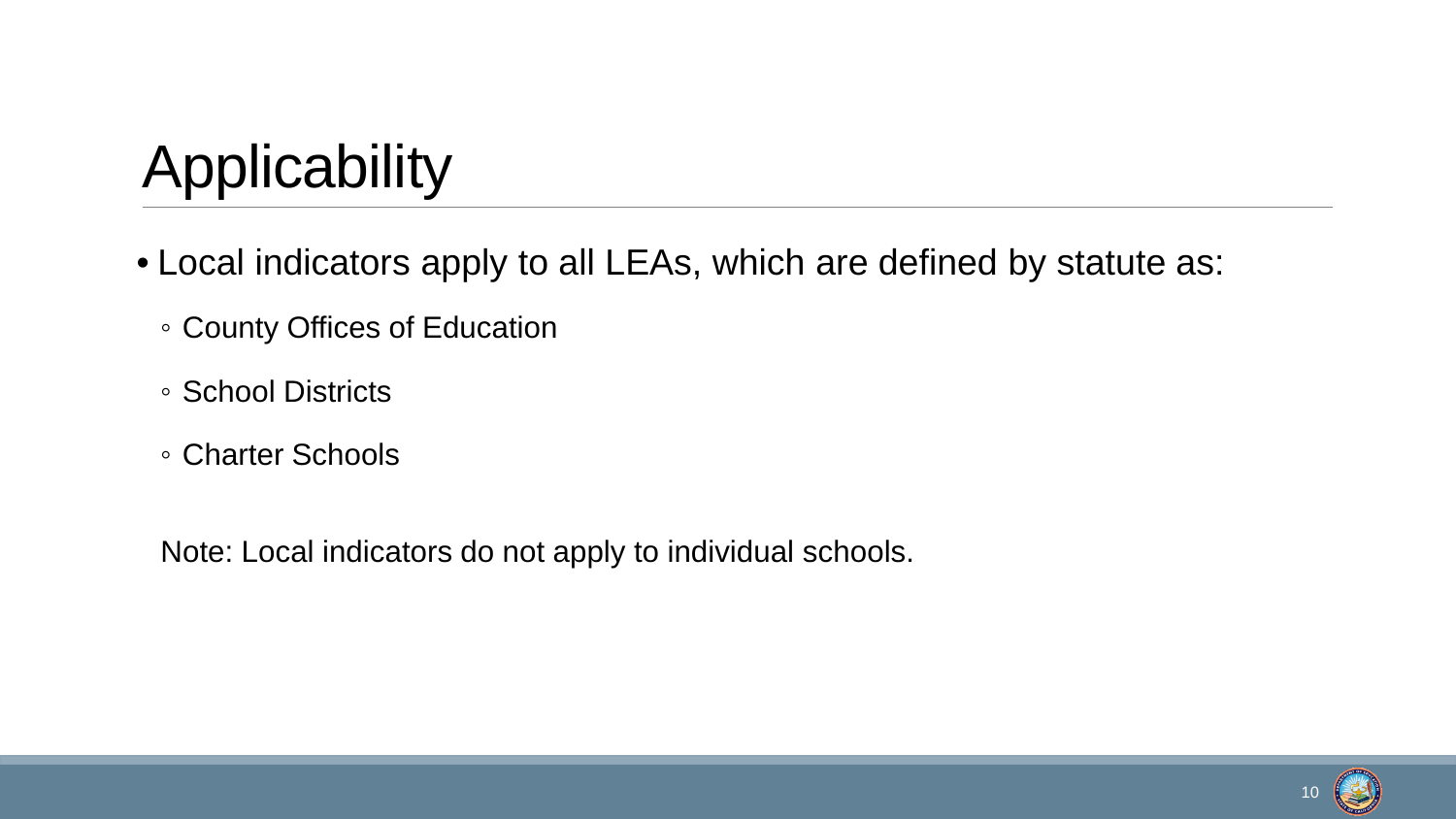#### Performance Standards

The State Board of Education (SBE) approved performance standards for local indicators that require an LEA to **annually**:

◦ Measure its progress;

- Report the results at a **regularly scheduled public meeting** of the local governing board; and
- Report results to the public through the Dashboard

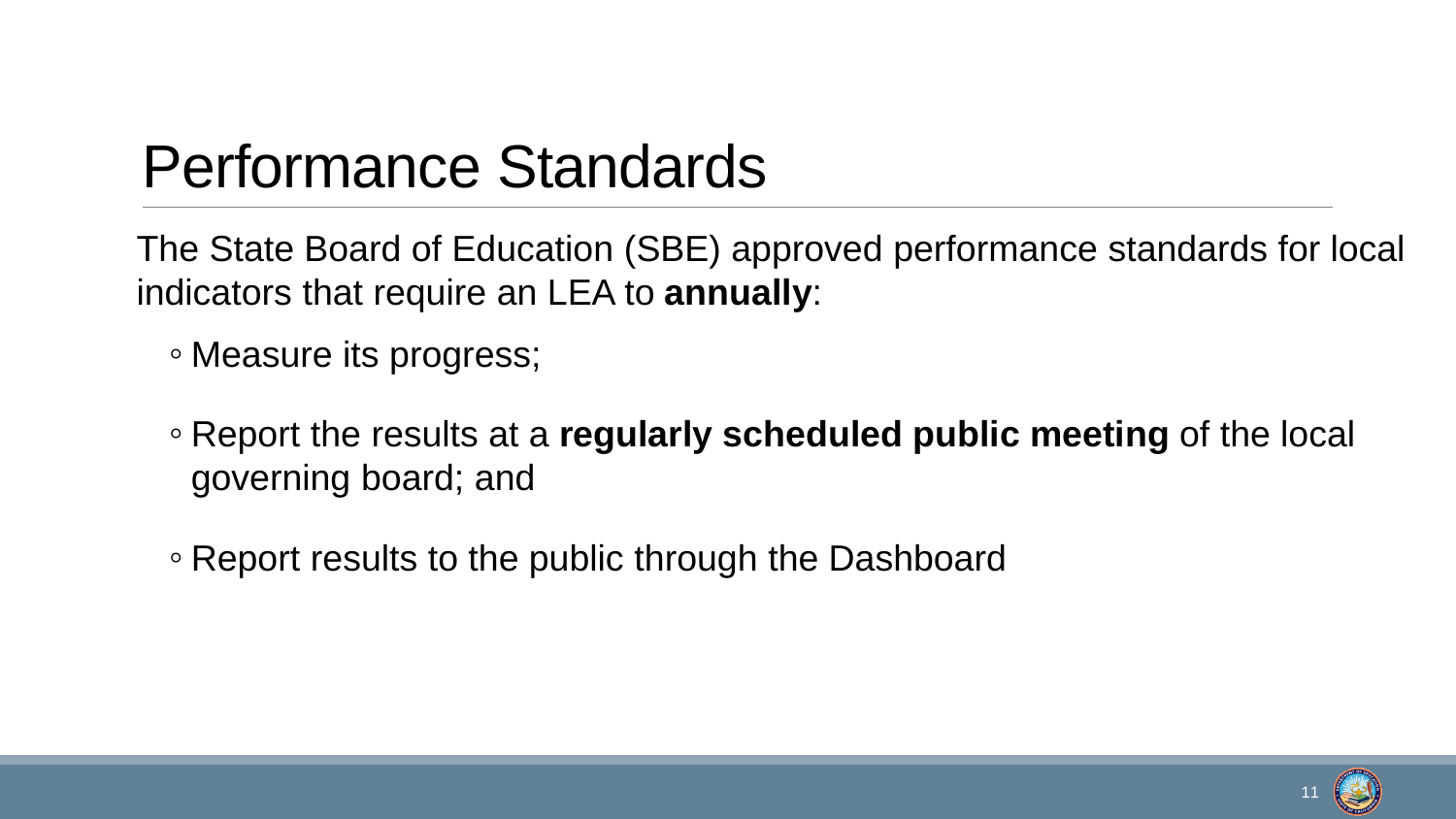## Self-Reflection Tools

- The SBE also approved tools to support LEAs to engage in a reflective process using locally collected data, and report its progress across each local indicator in the Dashboard.
- The self-reflection tools are available on the California Department of Education's Local Indicator Web page at <https://www.cde.ca.gov/ta/ac/cm/localindicators.asp>
- Please refer to the *Local Performance Indicator Quick Guide*. This document includes the revised self-reflection tool for Priority 3 (Family Engagement) which was adopted at the March 2019 SBE meeting. <https://www.cde.ca.gov/ta/ac/cm/documents/localindquickref2019.docx>



12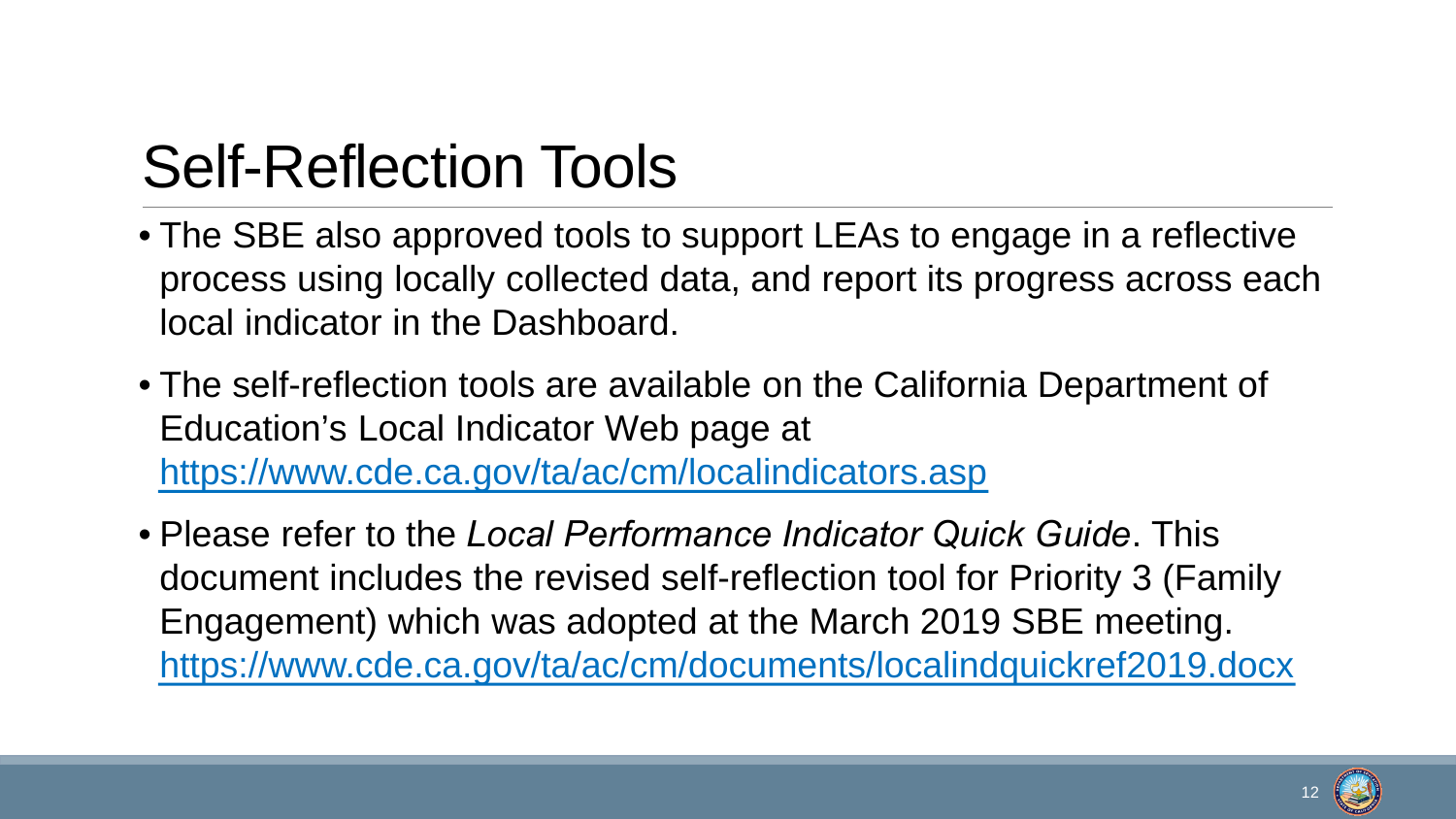## Measuring Progress (1)

An LEA should review local data from within the current school year to respond to the appropriate self-reflection tool of the local indicator.

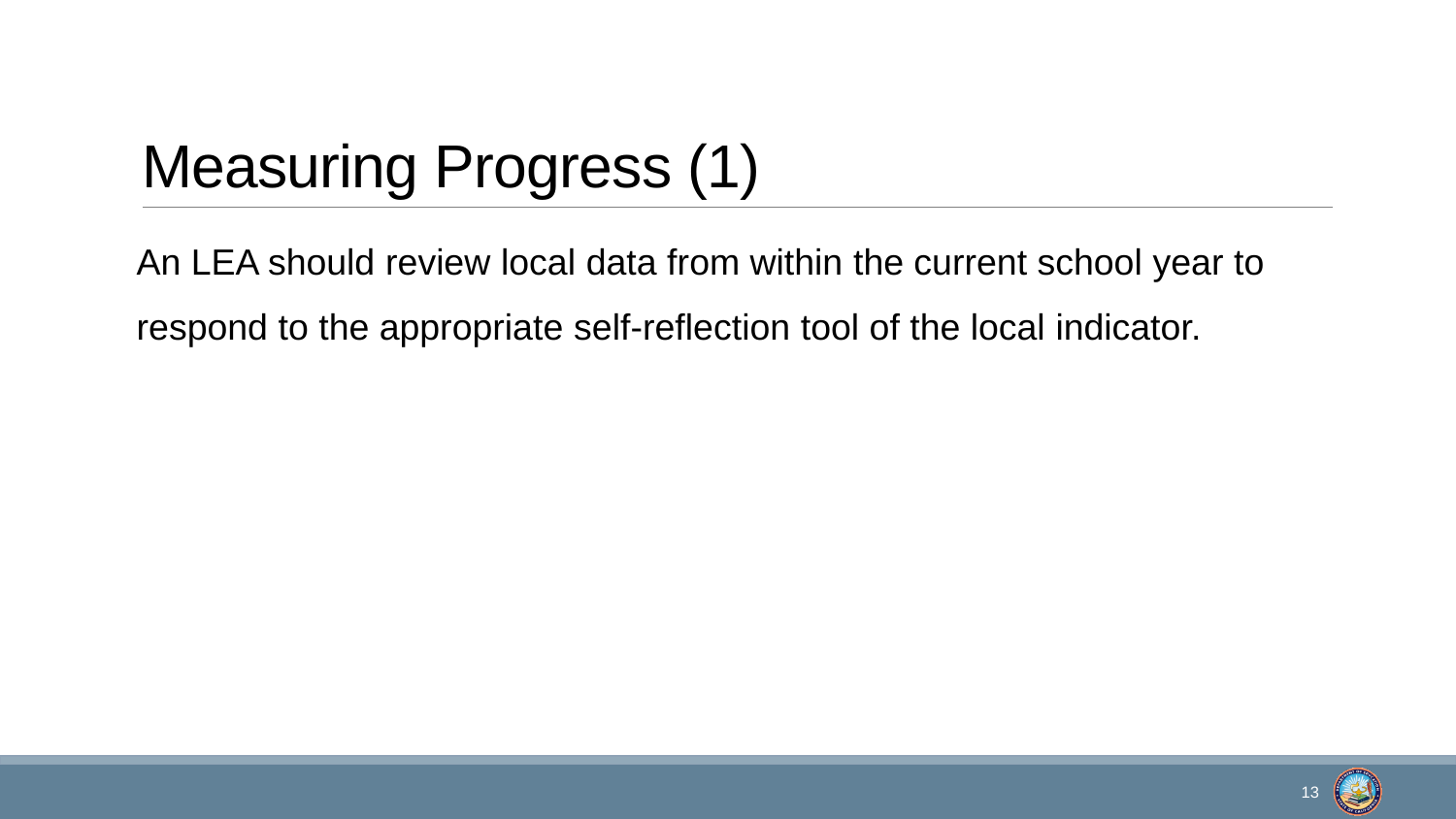## Measuring Progress (2)

LEAs are encouraged to consider best practices related to measuring progress. For example:

- Collect and analyze the most recent data reflective of the LEA as a whole
- Consider data analysis practices to understand how data differs for student and family demographics, school sites, grade levels
- Include feedback from classified and certificated staff in reporting the Local Climate Survey data
- Gather stakeholder feedback regarding the local indicator data prior to reporting to the local governing board

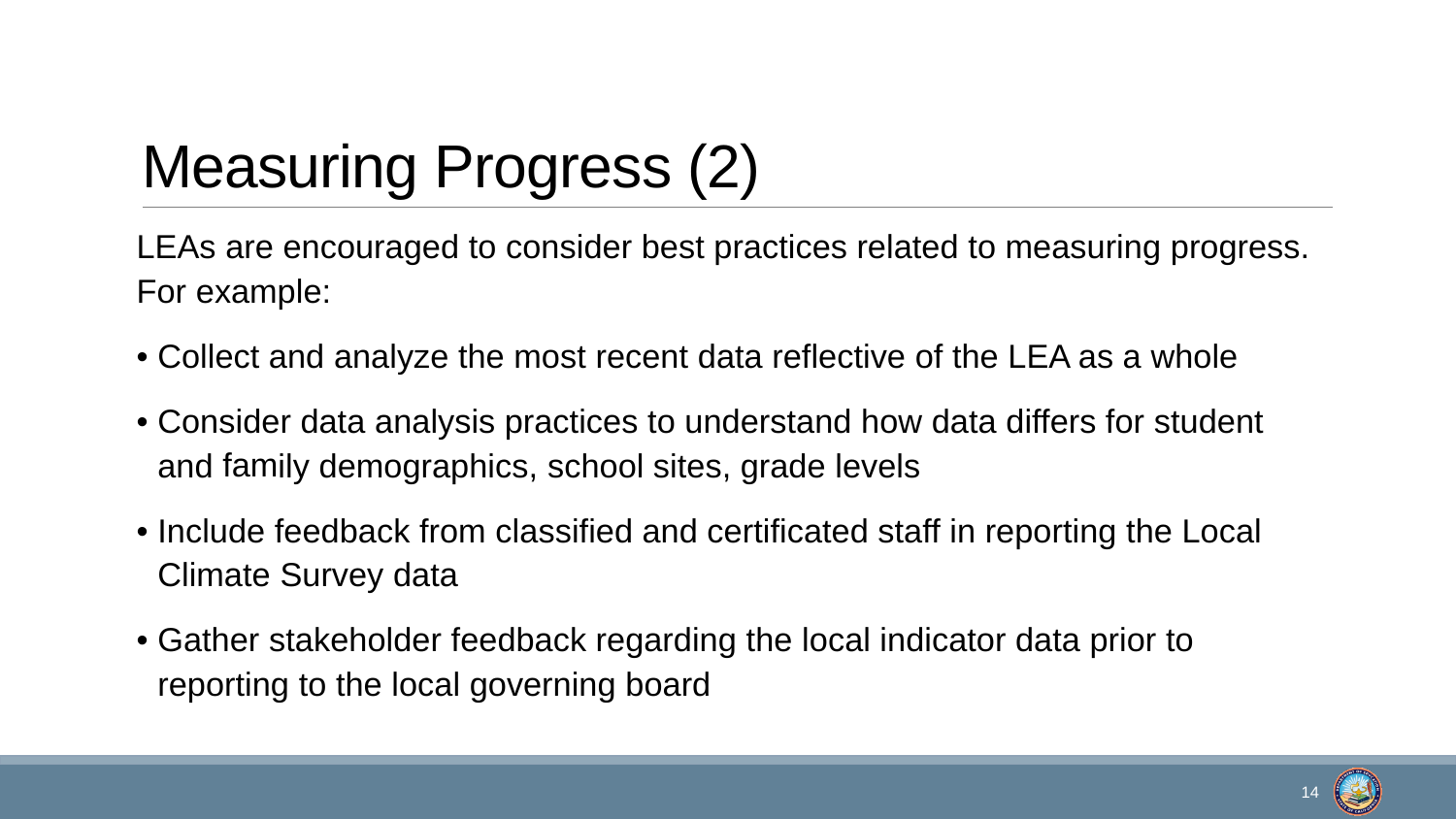## Reporting to the Local Governing Board (1)

Prior to finalizing this information in the Dashboard, the information must be reported at an LEA's regularly scheduled governing board meeting.

As a **best practice** for stakeholder engagement, an LEA is encouraged to provide the local indicator reports to the governing board as an agenda item for public comment rather than as a consent item on the agenda.

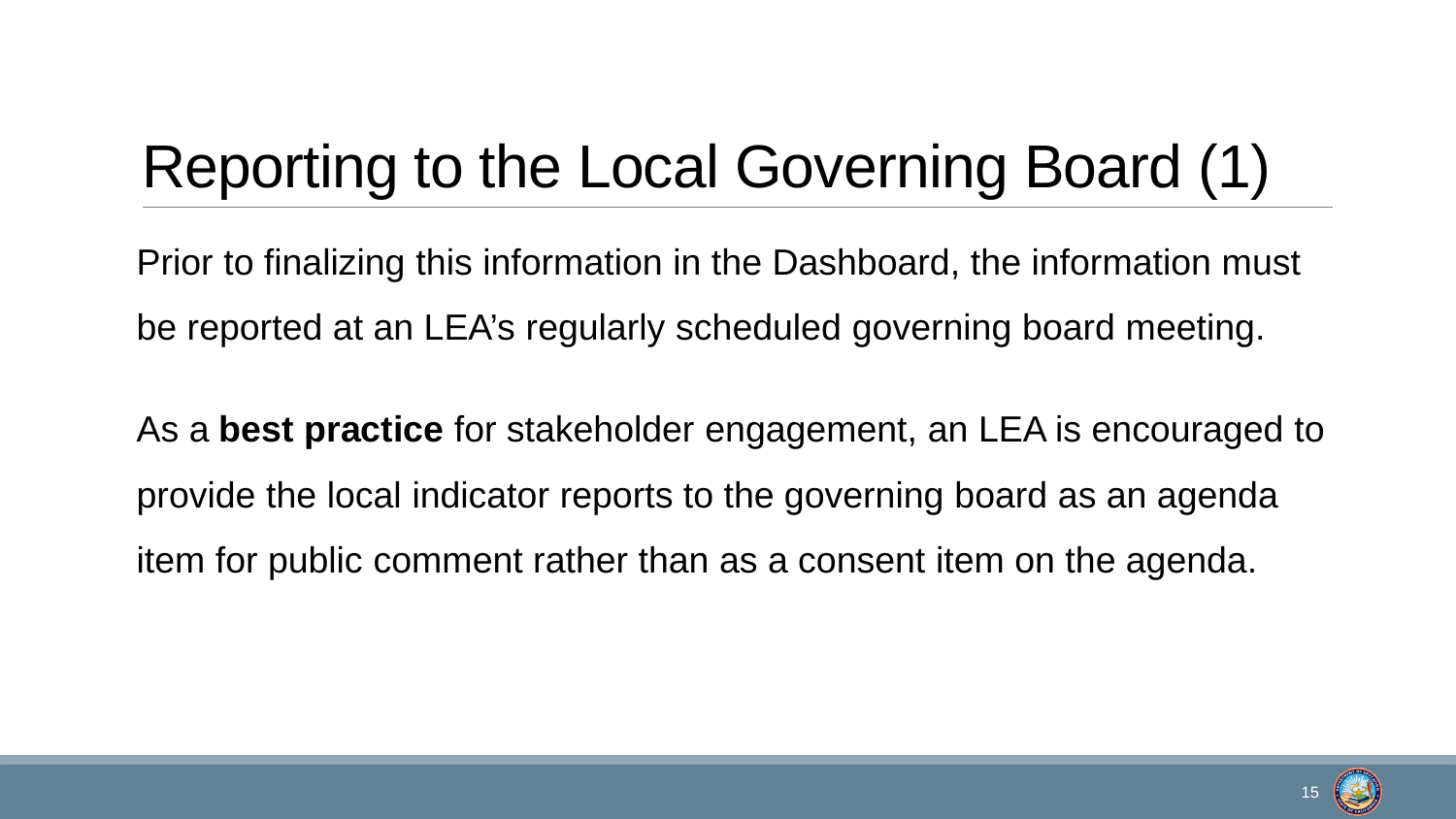## Reporting to the Local Governing Board (2)

- Senate Bill 75 (Stats. 2019, Ch. 51, Sec. 37) amended the requirements for reporting to the local governing board.
- Beginning in 2020, LEA governing boards or governing bodies must review any data to be publicly reported for local indicators in conjunction with adoption of the LCAP pursuant to California *Education Code (EC)*  sections 52062, 52068, or 47606.5, as applicable (*EC* Section 52064.5(e)(2)).
- There will be no change to the Dashboard reporting window for local •indicators (mid-August – beginning of November). For the 2019 Dashboard, the reporting deadline is Friday, November 1, 2019.

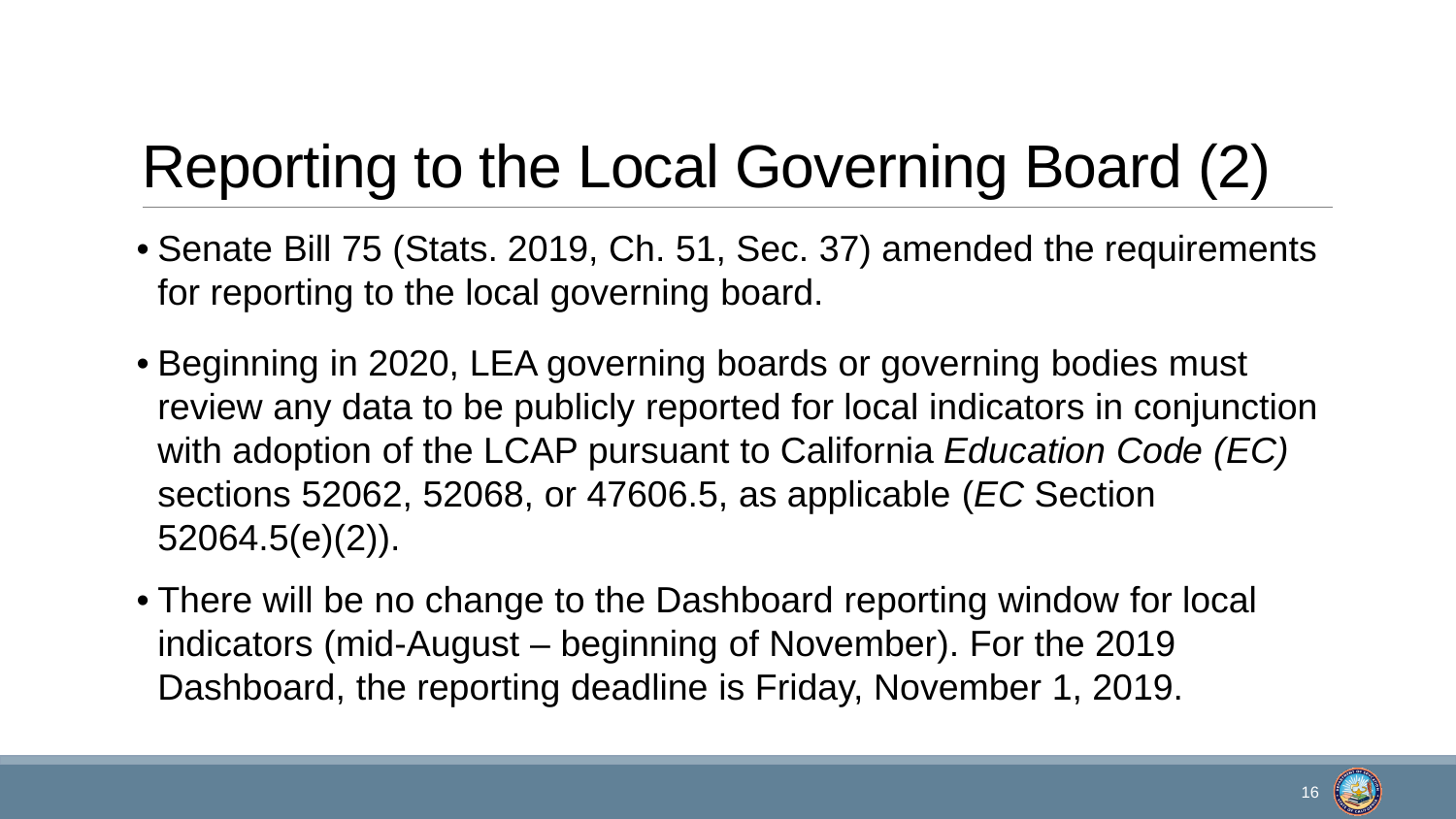## Reporting in the Dashboard (1)

- The superintendent or charter school administrator must designate a Dashboard Coordinator for their LEA to submit the information into the Dashboard Coordinator site.
	- <https://coordinator.caschooldashboard.org/#/application>
- The deadline for an LEA to submit results regarding its local indicators is November 1, 2019 at 5 p.m.

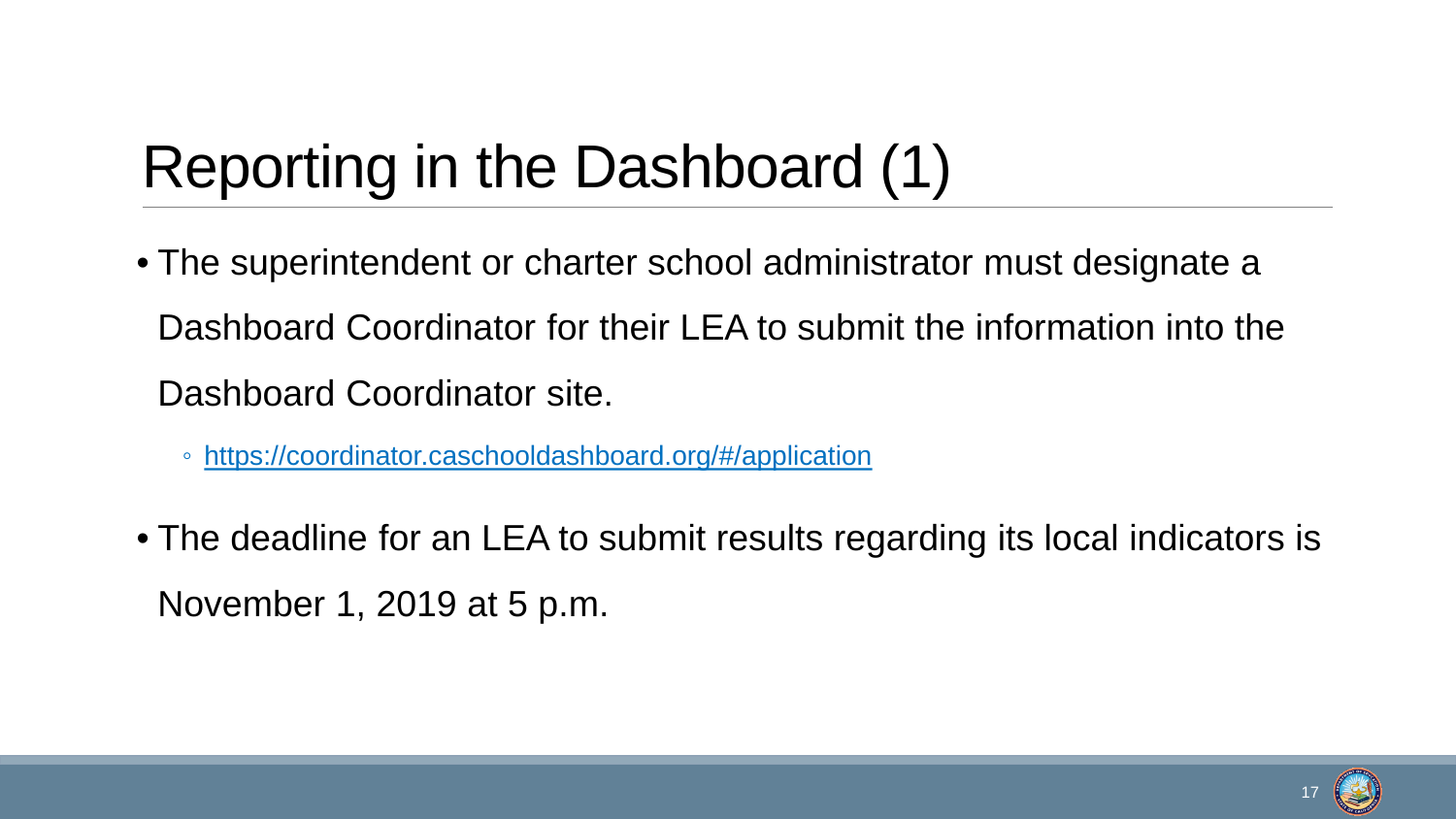## Reporting in the Dashboard (2)

- Detailed information (i.e., narrative responses, survey responses, etc.) will be available in the Detailed Reports.
- The narrative response is limited to 3,000 characters (1,500 characters for the optional narrative box).
- As a best practice for stakeholder engagement, an LEA may consider:
	- Providing links to additional information (Dashboard does not support HTML hyperlinks in the narrative response boxes)
	- Using language that is accessible and understandable to stakeholders
	- Including an explanation of how the LEA arrived at conclusions reported in the self-reflection tool; for example, what evidence was considered and how the LEA arrived at ratings, etc.

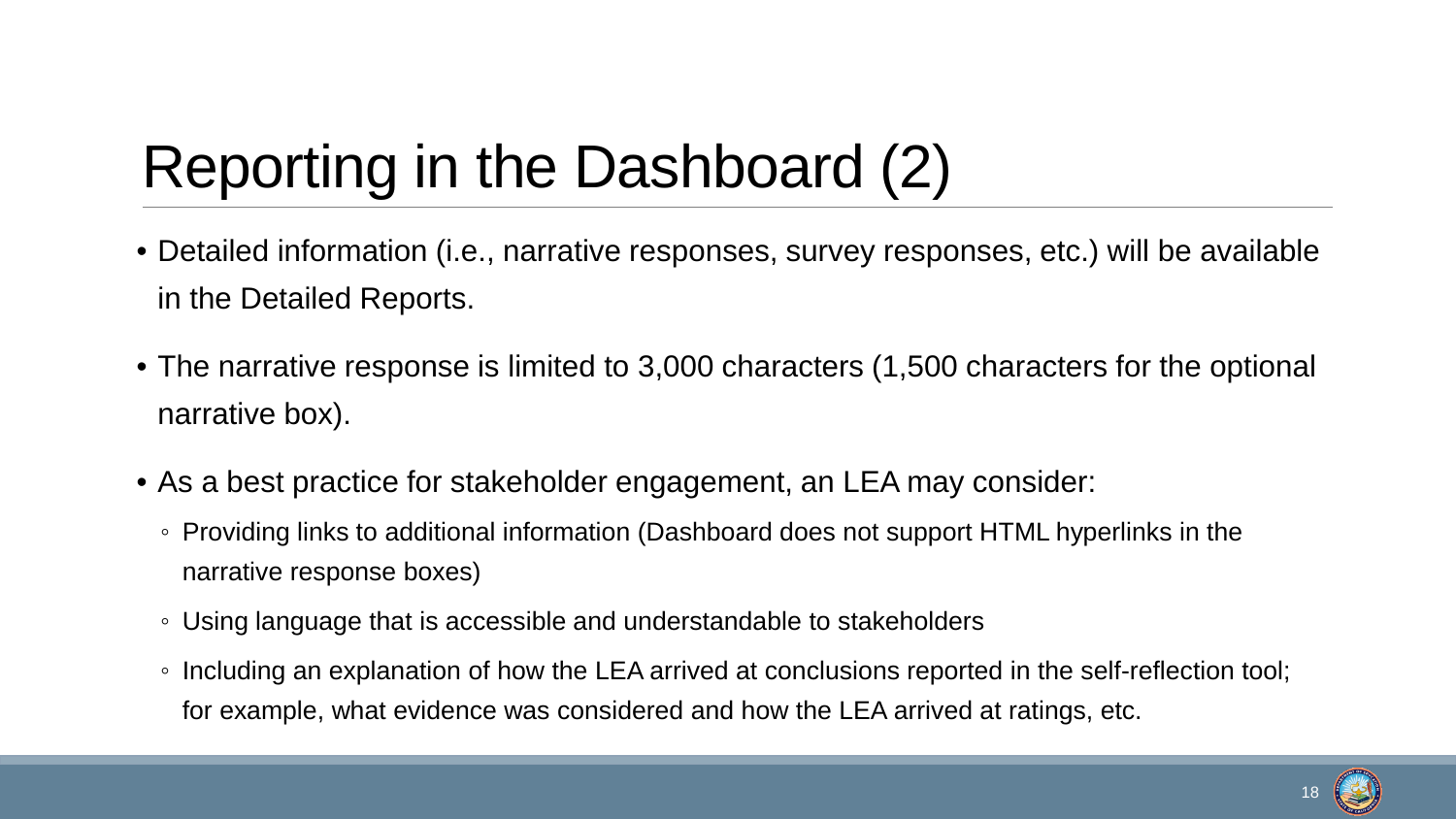## Reporting in the Dashboard (3)

- If an LEA completes the self-reflection tool and meets the performance standards for a local indicator, the Dashboard will reflect "Met."
- If an LEA does not complete the self-reflection tool or address the performance standards, the Dashboard will reflect "Not Met" or "Not Met for Two or More Years," as applicable.

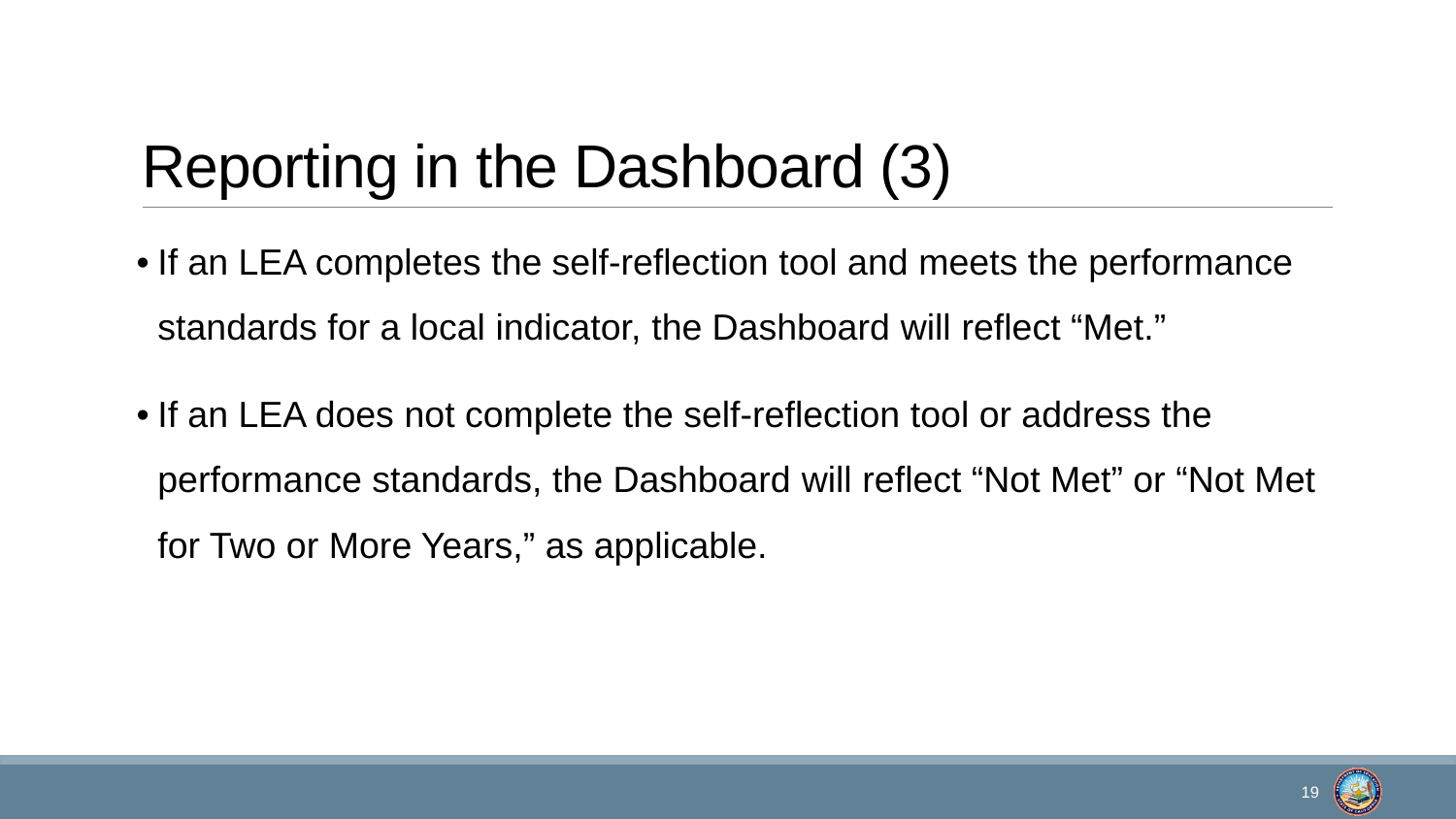#### **Informing the Development of the LCAP**



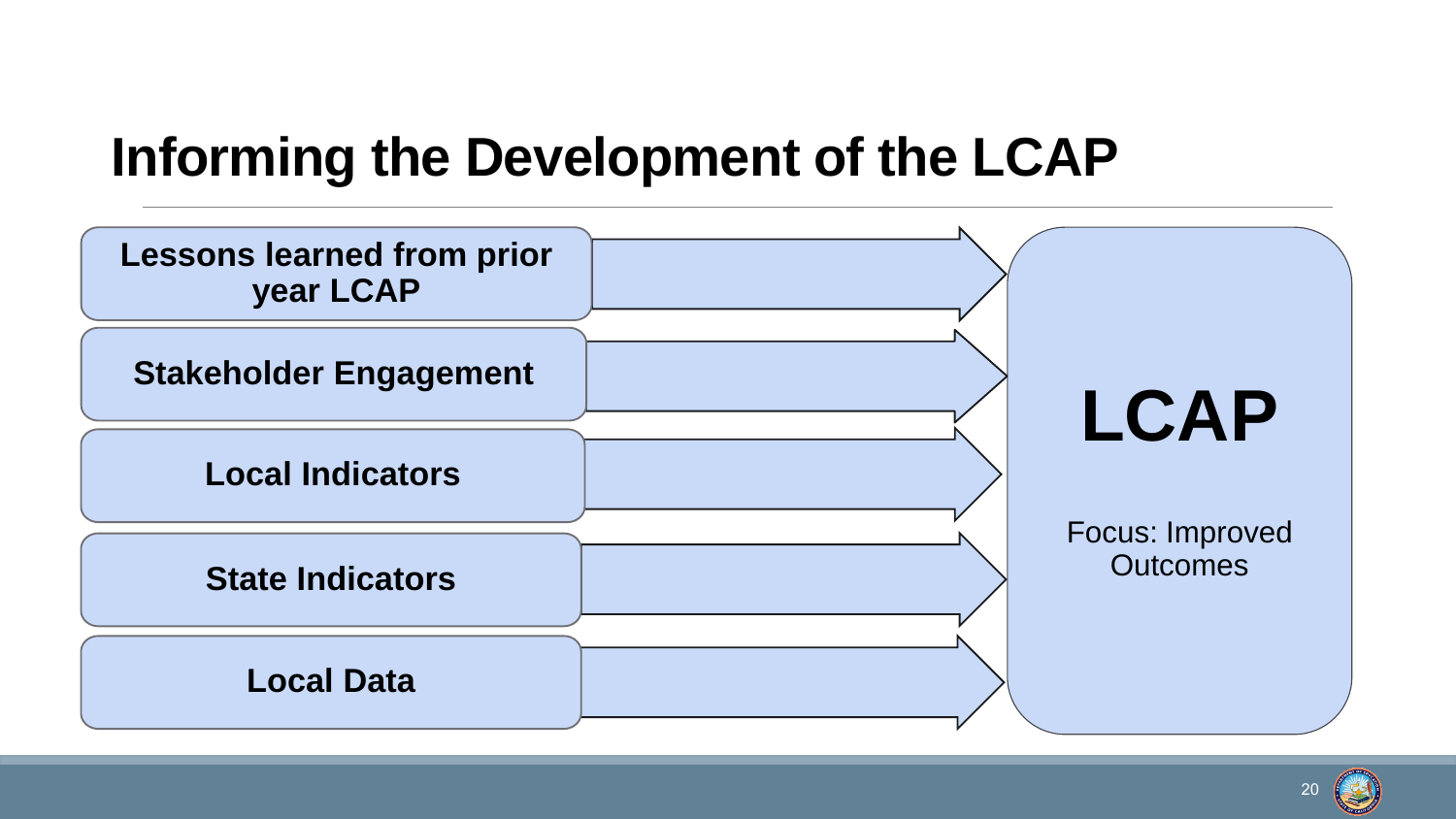## Planning Alignment

- LEAs should use this opportunity to connect the local indicator process with the LEA planning process.
- The collection and reflection of locally available information relevant to progress on local priority areas will support LEAs in local planning and improvement efforts.